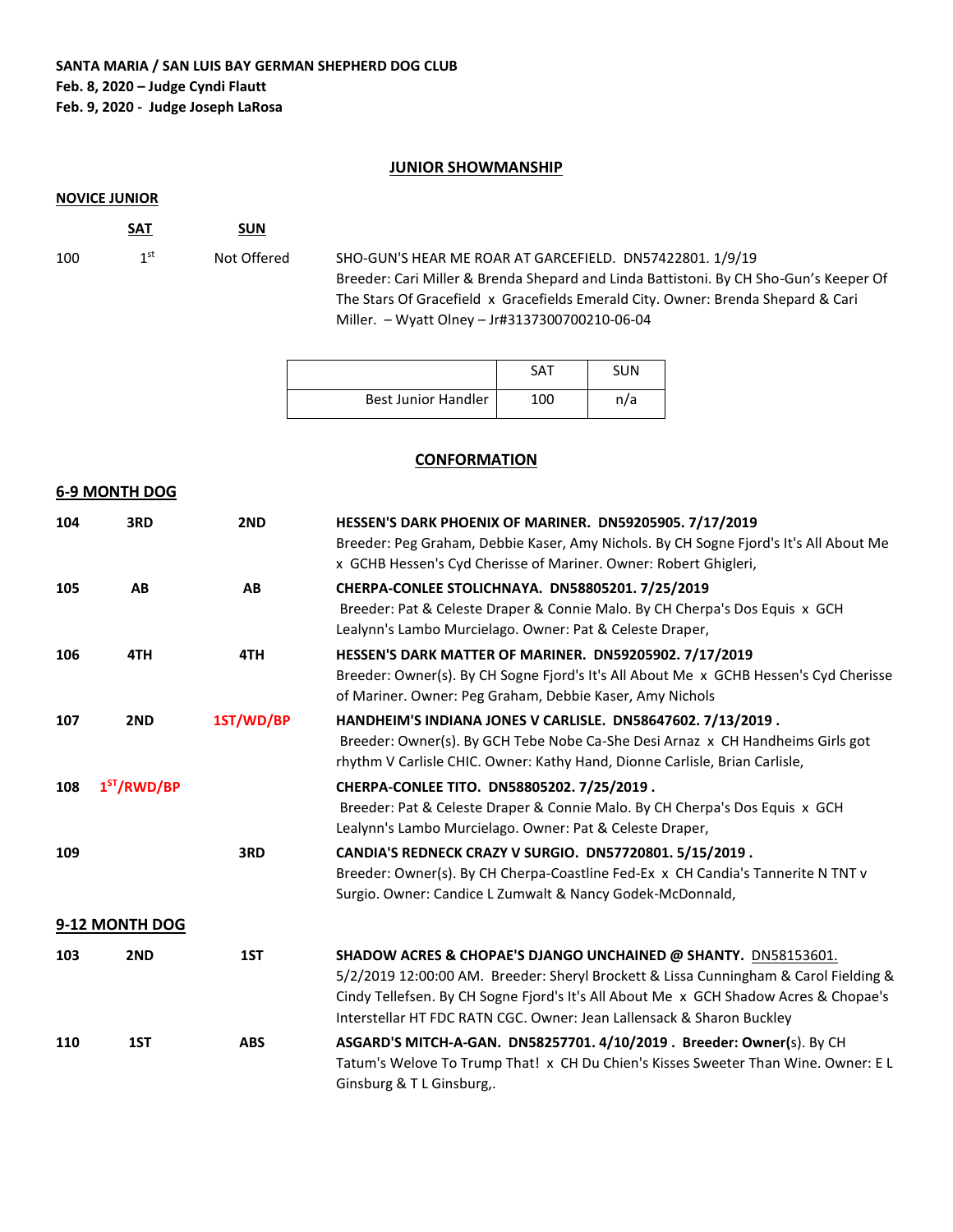## **12-18 MONTH DOG**

**AMERICAN BRED DOG**

| 111 | 1ST | 1ST | SHO-GUN'S HEAR ME ROAR AT GARCEFIELD. DN57422801. 1/9/2019.                           |  |  |
|-----|-----|-----|---------------------------------------------------------------------------------------|--|--|
|     |     |     | Breeder: Cari Miller & Brenda Shepard and Linda Battistoni. By CH Sho-Gun's Keeper Of |  |  |
|     |     |     | The Stars Of Gracefield x Gracefields Emerald City. Owner: Brenda Shepard & Cari      |  |  |
|     |     |     | Miller, 48 Wyer Road, Arbuckle, CA 95912.                                             |  |  |
|     |     |     |                                                                                       |  |  |

| 112 | 4TH             | 3RD        | SOGNE FJORD'S BULLET THE BLUE SKY. DN51077905. 10/7/2017.<br>Breeder: Michelle D Wallis. By GCH Geran's Afleet Alex x DAE CH Sogne Fjord's Dancing<br>Barefoot HT TC. Owner: Michelle D Wallis & Chris Balderas,                  |
|-----|-----------------|------------|-----------------------------------------------------------------------------------------------------------------------------------------------------------------------------------------------------------------------------------|
| 113 | 3RD             | $1ST$ /RWD | HESSEN'S HEAT SEEKER OF MARINER. DN54576901. 8/6/2018.<br>Breeder: Owner(s). By GCHS Rosewood's Midas Touch of Kansten x GCH Hessen's<br>Myrina of Mariner. Owner: Peg Graham and Debra Kaser,                                    |
| 114 | 2ND             | 2ND        | YONCALLA'S BACKACHERS MIDNIGHT RIDER. DN43627502. 8/22/2015.<br>Breeder: Robert Freeny & Linda Freeny. By GCH Backacher's Giovanni v Almar x<br>Yoncalla's Breakfast at Tiffanys. Owner: Robert & Linda Freeny & Richard Sottile, |
| 115 | 1ST/WD          | AB         | BOMAR'S UNICO DE RANCHO BACKACKERS. DN52812206. 3/10/2018.<br>Breeder: Richard Sottille & Robert Mehia. By GCH Bomar Agon De Rancho Backachers x<br>Bomar's Cleopatra of Backachers. Owner: Robert Mehia,                         |
|     | <b>OPEN DOG</b> |            |                                                                                                                                                                                                                                   |
| 116 | 4TH             | 1ST        | SOGNE FJORD'S RUNNING TO STAND STILL OF CROSSWIND. DN42255702. 3/30/2015.<br>Breeder: Michelle D Wallis. By GCH Backachers Giovanni v Almar x Rivendell-Chopae<br>Zarina ROM, TC. Owner: Stephanie Cross,                         |
| 117 | 1ST             | 2ND        | JEZRA CA-SHE ONCE YOU GO BLACK. DN47475701. 9/12/2016.<br>Breeder: Owner(s). By CH Kennelwood's Man U Man x CH Sharlen's Ask Me If I Care Ca-<br>She. Owner: Channing Sheets & Tracy Radigan,                                     |
| 118 | 3RD             | 3RD        | ERO DVOROD PETRA. DN60277201. 2/14/2017.<br>Breeder: Peter Carnoky. By Rooss Z Lintichu x Bianca Avax Hof. Owner: Kathryn &<br>Robert Yurosko,                                                                                    |
| 119 | 2ND             | 4TH        | <b>CULZEANS &amp; BRIERHILLS FOREVER MAN. DN52031001. 12/24/2017.</b><br>Breeder: Pam Bennett & Ashley Miller. By CH Culzean's The Highlander MacLeod x CH<br>Culzeans-Windmill's Rumor Has It. Owner: Kris Curran                |

|                      | <b>SAT</b> | <b>SUN</b> |
|----------------------|------------|------------|
| <b>Winners Dog</b>   | 115        | 107        |
| Reserve Winners Dog  | 108        | 113        |
| Number of Dogs Shown | 16         | 14         |
| Points               |            |            |

# **6-9 MONTH BITCH**

| 120 | 2ND                  | 1 <sup>ST</sup> /BOP | HESSEN'S DARK OF THE MOON OF MARINER. DN59205903. 7/17/2019. Breeder:                |
|-----|----------------------|----------------------|--------------------------------------------------------------------------------------|
|     |                      |                      | Owner(s). By CH Sogne Fjord's It's All About Me x GCHB Hessen's Cyd Cherisse of      |
|     |                      |                      | Mariner. Owner: Peg Graham, Debbie Kaser, Amy Nichols                                |
| 122 | 1 <sup>ST</sup> /BOP | 2ND                  | <b>CHERPA-CONLEE ABSOLUT.</b> DN58805203. 7/25/2019. Breeder: Pat & Celeste Draper & |
|     |                      |                      | Connie Malo. By CH Cherpa's Dos Equis x GCH Lealynn's Lambo Murcielago. Owner: Pat   |
|     |                      |                      | & Celeste Draper & Dave Lasater                                                      |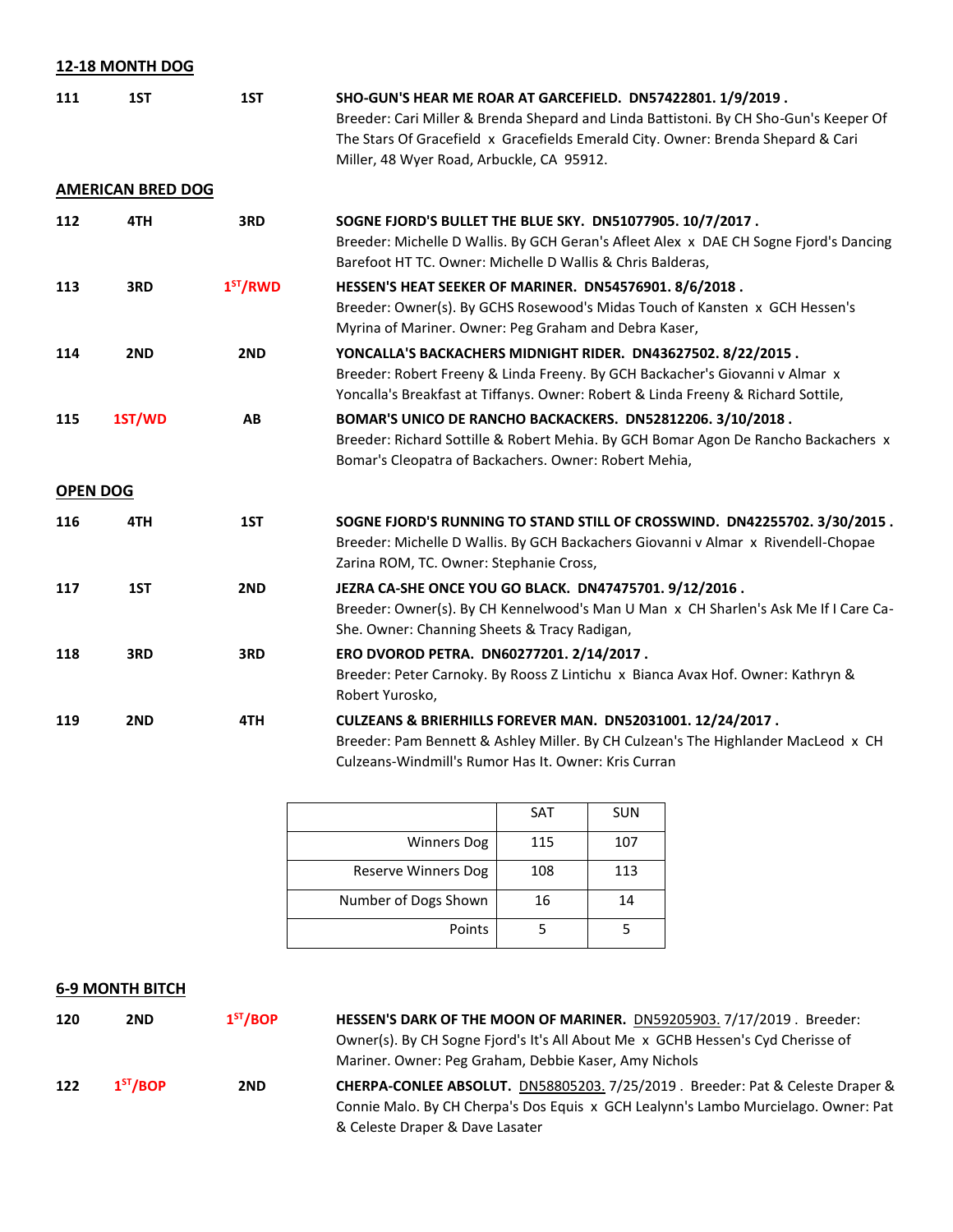## **9-12 MONTH BITCH**

| 124 | 1ST                            | 1ST                        | YONCALLA'S BACKACHERS SPIRIT OF ECHO. DN57931304. 4/24/2019. Breeder: Mary<br>Lou Priest, R&L Freeny, Richard Sottile. By CH Karizma's Somalia Von Loar x Yoncalla's<br>Backachers CC Rider. Owner: Mary Lou Priest, Richard Sottile, R&L Freeny                             |
|-----|--------------------------------|----------------------------|------------------------------------------------------------------------------------------------------------------------------------------------------------------------------------------------------------------------------------------------------------------------------|
|     | <b>12-18 MONTH BITCH</b>       |                            |                                                                                                                                                                                                                                                                              |
| 125 | N/E                            | <b>ABS</b>                 | CHERPA'S MERCY ME. <b>DN55458401.</b> 9/9/2018 . Breeder: Owner(s). By CH Conlee-<br>Cherpa's Just Sayn V Regency x CH Cherpa's EXcuse Me Please. Owner: Pat & Celeste<br>Draper                                                                                             |
|     | <b>BRED BY EXHIBITOR BITCH</b> |                            |                                                                                                                                                                                                                                                                              |
| 126 | 1ST                            | 2ND                        | SHADOW ACRES & CHOPAE'S GONE WITH THE WIND. DN58153606. 5/2/2019.<br>Breeder: Owner(s). By CH Sogne Fjord's It's All About Me x GCH Shadow Acres &<br>Chopae's Interstellar HT FDC RATN CGC. Owner: Sheryl Brockett & Lissa Cunningham &<br>Carol Fielding & Cindy Tellefsen |
| 128 | 2ND                            | 1ST                        | SHO-GUN'S A GIFT FROM ABOVE AT GRACEFIELD. DN57422802. 1/9/2019. Breeder:<br>Cari Miller & Brenda Shepard & Linda Battistoni. By CH Sho-Gun's Keeper Of The Stars Of<br>Gracefield x Gracefields Emerald City. Owner: Brenda Shepard & Cari Miller                           |
|     | <b>AMERICAN BRED BITCH</b>     |                            |                                                                                                                                                                                                                                                                              |
| 131 | 1ST                            | $2^{ND}/RWB$               | <b>BOMAR BACKACHERS STARLIGHTS SHADES OF MIDNIGHT GLORY.</b> DN52812203.<br>3/10/2018 . Breeder: Richard Sottille & Robert Mehia. By GCH Bomar Agon de Rancho<br>Backachers x Bomar's Cleopatra of Backachers. Owner: Sharon Pratt & Jessica Jager                           |
| 135 | 2ND                            | 1 <sup>ST</sup> / WB / BOW | HESSEN'S HEAT OF THE MOMENT OF MARINER. DN54576902. 8/6/2018. Breeder: Peg<br>Graham and Debra Kaser. By GCHS Rosewood's Midas Touch of Kansten x GCH<br>Hessen's Myrina of Mariner. Owner: C Funk, K Schooley, P Graham, D Kaser                                            |
| 136 | 3RD                            | 3RD                        | CHERPA-COASTLINE ODDS AGAINST. DN48359204. 10/21/2016. Breeder: Tom &<br>Jacque Philippbar and Pat & Celeste Draper. By Sel Ex GCH Cherpa's EXXON of Lealynn<br>ROM x Coastline I Love Lucy ROM. Owner: Pat & Celeste Draper                                                 |
| 138 | 4TH                            | <b>ABS</b>                 | BRIERHILL & KAREENAS STORM SCOUTER. DN38673501. 12/7/2013. Breeder: Kareen<br>Buckner & Margaret Sherr. By CH Culzeans the Highlander McCleod x Briarhill v<br>Kareenas Remington. Owner: Kris Curran and Bruno D'Alfonso                                                    |
|     | <b>OPEN BITCH</b>              |                            |                                                                                                                                                                                                                                                                              |
| 140 | 1 <sup>ST</sup> /WB/BOW        | move up                    | CANDIA'S SHORT FUSE V SURGIO. DN40047302. 7/11/2014. Breeder: Owner(s). By<br>GCH Laslar-Candia's Black-Bart RN x GCH Candia's Yada Yada Yada RN. Owner: Candice<br>Zumwalt & Nancy Godek-McDonald                                                                           |
| 141 | $2^{ND}/RWB$                   | 2ND                        | YONCALLA'S BACHACHERS SYMPHONY. DN48521902. 1/28/2017. Breeder: Robert &<br>Linda Freeny. By GCH Backachers Giovanni v Almar x Yoncalla's Kiane. Owner: Bob &<br>Linda Freeny, Richard Sottile                                                                               |
| 142 | 4TH                            | 4TH                        | CROSS TIMBER'S CALLIAN BLACK EYED SUSAN. DN48919401. 3/15/2017. Breeder:<br>Cyndy Davis, Erin & Nanci Nellis. By CH Cross Timber's Blackmale x Aramist Lindel's<br>Swan Song. Owner: Kim Schooley, Erin & Nancy Nellis                                                       |
| 144 |                                |                            | GRACEFIELD'S SNICKERS SATISFIES. DN49215006. 3/7/2017. Breeder: Cari Miller &<br>Linda Battistoni. By DCT-Teb Nobe Mystic Man of Norhaus x Gracefield's Emerald City.<br>Owner: Cari Miller & Brenda Shepard                                                                 |
| 145 | 3RD                            |                            | CHELSEA (GOMEZ). DN57659001. 4/29/2017 . Breeder: Miguel Gomez. By GCH<br>Karizma's Montego Bay Von Loar x Karizma's Galla Von Loar. Owner: Miguel Gomez,<br>Robert Mehia, Carlos Arguimbau,                                                                                 |
| 149 |                                | 3RD                        | SHANTY'S ALLEGHENY MOON. DN51813402. 10/9/2017 . Breeder: Owner(s). By Mar<br>Haven's Jameson's Black x GCH Chopae-Rivendell Elvira @ Shanty HT. Owner: Sharon<br><b>Buckley &amp; Jean Lallensack</b>                                                                       |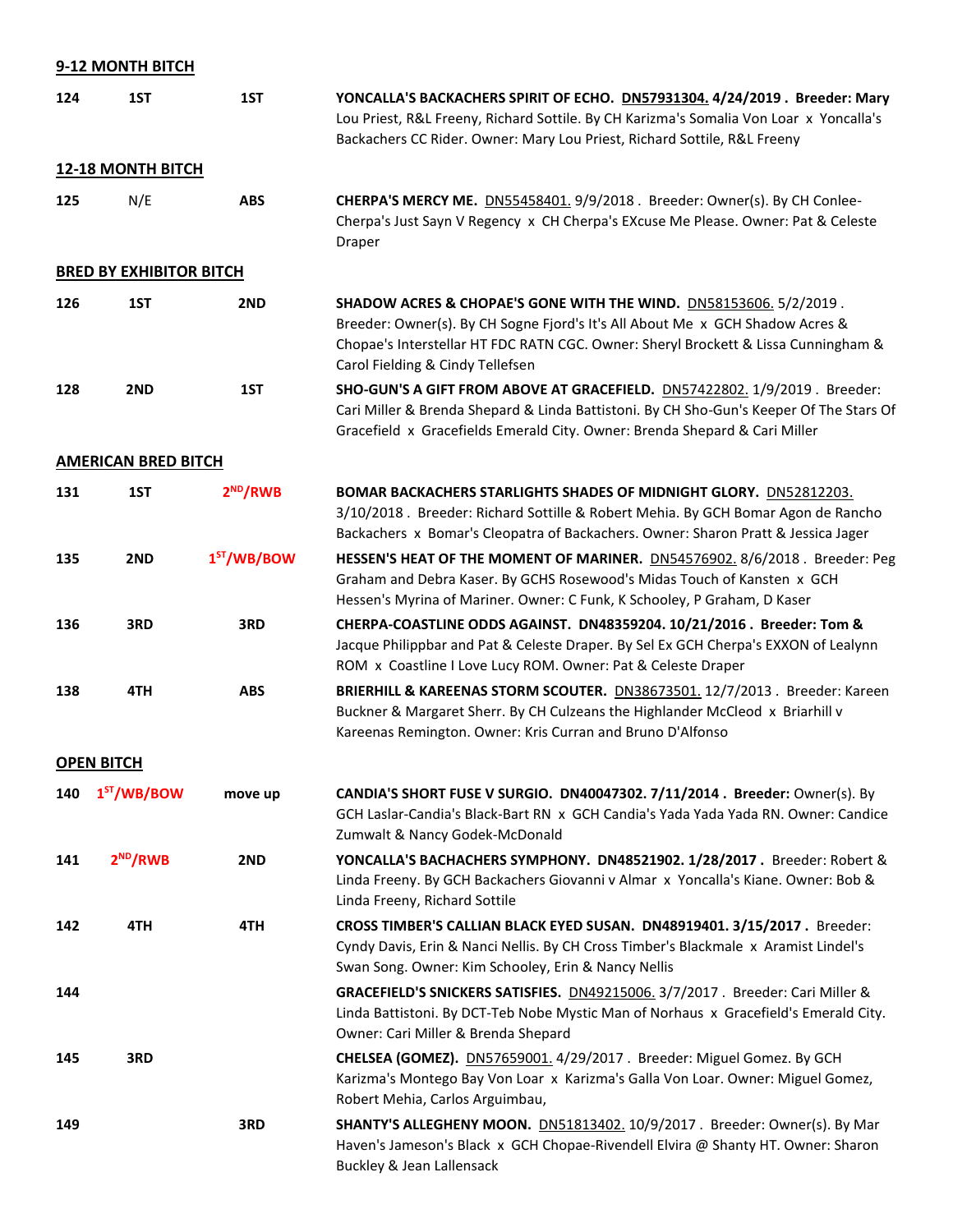**155 1ST CHERPA-T-HO HERE'S LOOKING AT YOU.** DN48502202. 2/5/2017 . Breeder: Pat & Celeste Draper & Michael Sherman. By Sel Ex GCH Cherpa's EXXON of Lealynn ROM x GCH Love is in the Air of Sugarcrk Edan ROM. Owner: Pat & Celeste Draper

|                              | <b>SAT</b> | <b>SUN</b> |
|------------------------------|------------|------------|
| <b>Winners Bitch</b>         | 140        | 135        |
| <b>Reserve Winners Bitch</b> | 141        | 131        |
| Number of Dogs Shown         | 16         | 14         |
| Points                       |            |            |

### **VETERAN BITCH**

| 156 | 1 <sup>ST</sup> /SEL | 1 <sup>ST</sup> /SEL | GCHB SHO-GUN'S HEARTS ON FIRE SUNFARMS. DN27161501. 2/14/2010. Breeder:          |
|-----|----------------------|----------------------|----------------------------------------------------------------------------------|
|     |                      |                      | Brenda Shepherd, Logan Shepard, Sergio Espejo. By CH Long Peak Travel 'N Man     |
|     |                      |                      | Talimar x CH Sunfarms Akasha of Sunny Bee. Owner: B. Shepard, S. Espejo, G. & I. |
|     |                      |                      | Dupzyk                                                                           |

### **BEST OF BREED COMPETITION**

| 157 | N/E        |            | MARINERS TEQUILA SHOOTER V SHADOWACRES FDC TC. DN49525303. 3/12/2017.<br>Breeder: Owner(s). By Utopia's Smooth as Ice x CH Mariner's Tequila Rose of Shadow<br>Acers. Owner: Debra Kaser & J. Shelp & Cindy Tellefsen & Sheryl Brockett                                                         |
|-----|------------|------------|-------------------------------------------------------------------------------------------------------------------------------------------------------------------------------------------------------------------------------------------------------------------------------------------------|
| 158 | <b>SEL</b> | N/E        | GCH NORBERGE'S GIFT OF THE MAGI OF CLAYFIELD PT FDC CGC RATCH CZ8B TL1.<br>DN48506706. 12/25/2016 . Breeder: Pamela O'Dell & Sharon Avery & Michael Avery. By<br>GCHP Wolf Creek Galaxy of Merivern x CH Norberg's Razzle Rosarita of Clayfield.<br>Owner: Dr Lori Stewart & Ms Cindy Tellefsen |
| 159 |            |            | CH SOGNE FJORD'S WHEN LOVE COMES TO TOWN. DN51077902. 10/7/2017.<br>Breeder: Owner(s). By GCH Geran's Afleet Alex x DAE CH Sogne Fjord's Dancing<br>Barefoot HT TC. Owner: Michelle D Wallis                                                                                                    |
| 166 |            | <b>SEL</b> | CH SOGNE FJORD'S IT'S ALL ABOUT ME. DN45054603. 1/18/2016. Breeder: Robert A<br>Alcantara & Michelle D. Wallis. By GCH Bomar Agon de Rancho Backachers x CH<br>Lakota's Havana of Cantar. Owner: Robert Ghigleri & Michelle D. Wallis                                                           |
| 189 |            |            | YONCALLA'S BACHACHERS WOODSMAN. DN48521904. 1/28/2017. Breeder: Robert<br>& Linda Freeny. By GCH Backacher's Giovanni v Almar x Yoncalla's Kiane. Owner: Bob &<br>Linda Freeny, Richard Sottile                                                                                                 |
| 195 | <b>BOB</b> | <b>BOB</b> | CH CHERPA'S DOS EQUIS. DN44753601. 12/31/2015. Breeder: Pat & Celeste Draper &<br>MaryAnn Imhoff. By Sel Ex GCH Cherpa's EXXON of Lealynn ROM x Sel Ex CH Cherpa's<br>Camera Ready of Merivern ROM. Owner: Pat & Celeste Draper & Dave Lasater                                                  |
| 196 | <b>ABS</b> | ABS        | CH CHERPA'S CHEERS V WINSOME. DN48502201. 2/5/2017. Breeder: Pat & Celeste<br>Draper & Michael Sherman. By Sel Ex GCH Cherpa's EXXON of Lealynn ROM x GCH Love<br>is in the Air of Sugarcrk Edan ROM. Owner: Pat & Celeste Draper                                                               |
| 197 | <b>BOS</b> | <b>BOS</b> | CH CONLEE-CHERPA HERE'S LOOKIN AT YOU. DN55374001. 8/19/2018. Breeder: Pat<br>& Celeste Draper & Connie Malo. By GCH Laslar-Candia's Black Bart RN x GCH Lealynn's<br>Lambo Murcielago. Owner: Connie L Malo                                                                                    |
| 140 |            | move up    | CANDIA'S SHORT FUSE V SURGIO. DN40047302. 7/11/2014. Breeder: Owner(s). By<br>GCH Laslar-Candia's Black-Bart RN x GCH Candia's Yada Yada Yada RN. Owner: Candice<br>Zumwalt & Nancy Godek-McDonald                                                                                              |